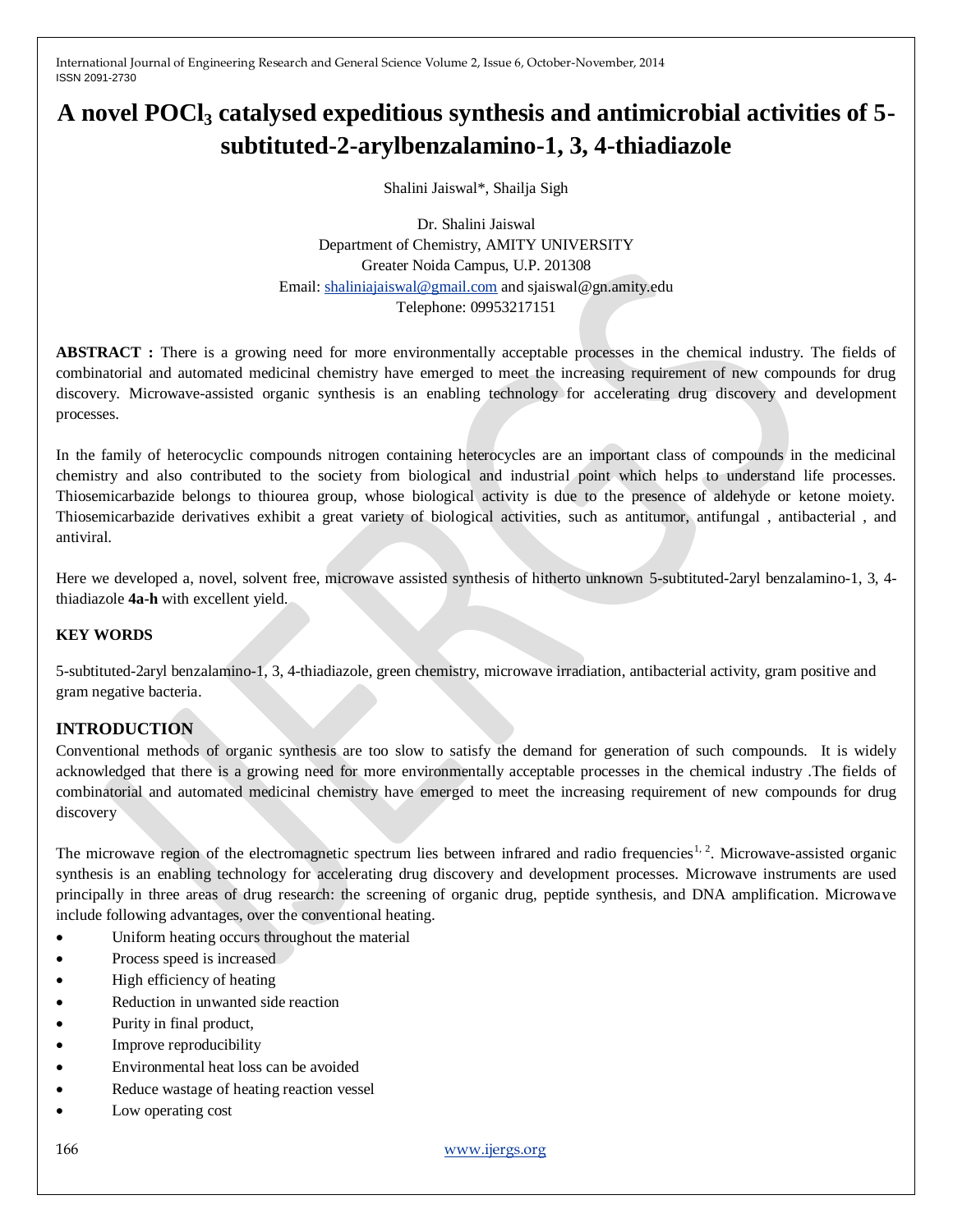Resistance to antimicrobial agents has become an increasingly important and pressing global problem. Heterocyclic compounds are abundant in nature and are of great significance to life because their structural subunits exist in many natural products such as vitamins, hormones, and antibiotics  $1, 2$ . In the family of heterocyclic compounds nitrogen containing heterocycles are an important class of compounds in the medicinal chemistry and also contributed to the society from biological and industrial point which helps to understand life processes<sup>3</sup>.

Thiosemicarbazide belongs to thiourea group, whose biological activity is due to the presence of aldehyde or ketone moiety. Thiosemicarbazide derivatives exhibit a great variety of biological activities<sup>4, 5</sup>, such as antitumor, antifungal, antibacterial, and antiviral. Thiosemicarbazide are potent intermediates for the synthesis of pharmaceutical and bioactive materials and thus, they are used extensively in the field of medicinal chemistry.

Thiadiazole is a 5-membered ring system containing two nitrogen and one sulphur atom. They occur in nature in four isomeric forms viz. 1,2,3-thiadiazole; 1,2,5-thiadiazole; 1,2,4-thiadiazole and 1,3,4-thiadiazole. These different classes of thiadiazoles nucleus were known to possess various biological and pharmacological properties<sup>6-9</sup>



**(1)**1,2,3-Thiadiazole **(2)**1,2,4-Thiadiazole **(3)**1,2,5-Thiadiazole **(4)**1,3,4-Thiadiazole

1,3,4-thiadiazole exhibit diverse biological activities, possibly due the present of  $=N-C-S$  moiety<sup>10.</sup> 1, 3, 4-thiadiazoles are very interesting compounds due to their important applications in many pharmaceutical, biological and analytical field <sup>11, 12</sup>. The naturally occurring B6-vitamins pyridoxine, pyrodoxal, pyridoxamine, and codecarbaxylase also contains thiadiazole nucleus.

Literature survey revealed that the 1, 3, 4-thiadiazole moiety have been widely used by the medicinal chemist in the past to explore its biological activities. 1, 3, 4-Thiadiazole are very interesting compounds due to their important applications in many pharmaceutical biological and analytical fields<sup>13, 14</sup>.

1,3,4-thiadiazole derivatives have been of interest to the medicinal chemists for many years because of their anticancer<sup>15,16</sup>,antitubercular<sup>17</sup>, antibacterial<sup>18</sup>, antifungal<sup>19,20</sup>, anticonvulsant, analgesic<sup>21</sup>, antisecretory<sup>22</sup> 'antitumor<sup>23</sup> and antimicrobial $^{24}$ activities.

The solvent free reaction or dry media techniques under microwave irradiation are one of the main fields of our research. Encouraged by above reports and as part of our research programme for development of eco-friendly synthetic protocol for biologically active compounds as well as in pursuing of our work on new solvent-free synthesis we developed a, novel, solvent free, microwave activated synthesis of hitherto unknown 5-subtituted-2aryl benzalamino-1, 3, 4-thiadiazole **(Scheme 1)**.The reaction time, yield, and <sup>1</sup>HNMR spectra are summarized in **Table-1 and Table-2.**

# **EXPERIMENTAL SECTION**

All chemicals used in this study were purchase from Aldrich Chemicals and were used without further purification. Melting points were determined by open glass capillary method and are uncorrected. A Laboratory Microwave Oven (Model BP 310/50) operating at 2450 MHz and power output of 600 W was used for all the experiments. The completion of reactions was monitored by TLC (Merk silica gel). IR spectra were recorded on a Shimadzu FTIR-420 spectrophotometer. <sup>1</sup>H NMR and <sup>13</sup>C NMR spectra were recorded at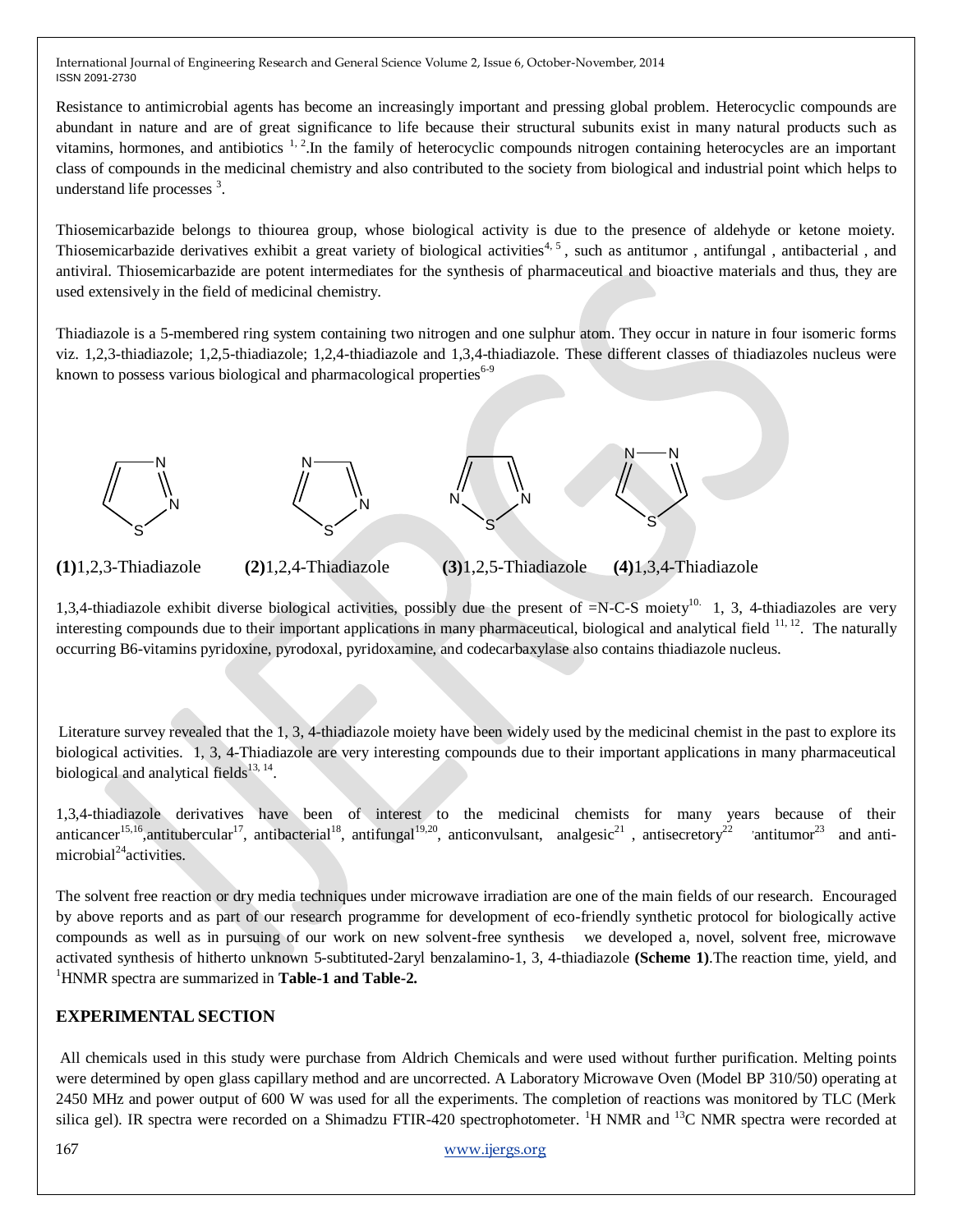400<sup>o</sup>C on a Bruker AVANCE DPX (400 MHz) FT spectrometer in CDCl<sub>3</sub> using TMS as an internal reference (chemical shift in  $\delta$ , ppm). Mass spectra were recorded on JEOL SX-303 (FAB) mass spectrophotometer at 70ev. Elemental analyses were carried out using a Coleman automatic C, H, N analyser. The yield and melting point are given in **Table-1.**

#### **Scheme-I**



# **GENERAL METHODS AND MATERIALS**

#### **Microwave assisted synthesis of 5-subtituted-2arylbenzalamino-1, 3, 4-thiadiazole 4a-h:**

(3-Chloro-4-flurophenoxy) acetic acid **1** (0.010 mol), thiosemicarbazide **2** (0.012 mol), aromatic aldehyde **3** (0.02 mol) and catalytic amount of POCl3 were mixed thoroughly in a beaker and the mixture was heated in household microwave oven, operating at medium power (600W) for the specified period (3-5 min) given in **Table-1**.

The completion of reaction was checked by TLC at every 30 sec. and after completion of reaction, the reaction-mixture was allowed to attain room temperature. The reaction-mixture was cooled and poured on crushed ice, cooled to 10 $^{0}$ C. The solid separated was filtered, treated with dil. NaOH to adjust PH 9-10. Finally resulting solid was washed with water and crystallized from DMF to obtain the crude product **4 a-h**.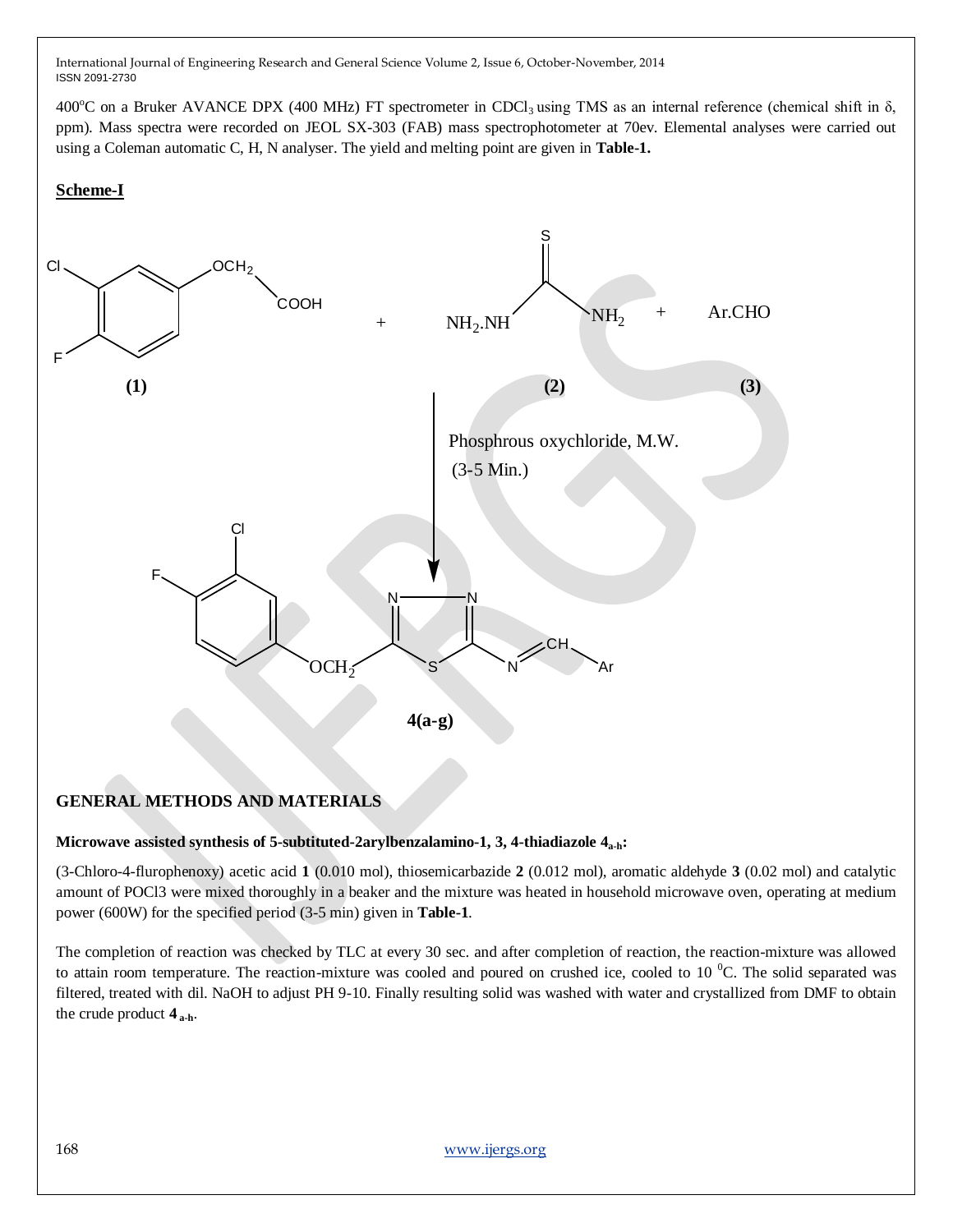#### **Thermal synthesis of 5-subtituted-2arylbenzalamino-1, 3, 4-thiadiazole 4a-h:**

A mixture of (3-Chloro-4-flurophenoxy) acetic acid **1** (0.010 mol), thiosemicarbazide **2** (0.012 mol), and aromatic aldehyde **3** (0.02 mol) in 30 ml of ethanol (95%) was

Refluxed on a water bath at 90  $\degree$ C for 4-5 hour. The completion of reaction was checked by TLC at every 1.5 hours and after completion of reaction, the reaction-mixture was allowed to attain room temperature. The reaction-mixture was cooled and poured on crushed ice, cooled to 10  $^0C$ . The solid separated was filtered, treated with dil. NaOH to adjust Ph 9-10. Finally resulting solid was washed with water and crystallized from DMF to obtain the crude product **4 a-h**.

# **RESULTS AND DISCUSSION**

After the experiment it is concluded that the compounds which are synthesized in the project having good yield .The identification and characterization of the compound determined on the basis of their<sup>1</sup>melting Point ,TLC, <sup>1</sup>HNMR and mass Spectroscopy. The spectral and elemental analysis of newly synthesized compound is elaborated in Table-2, which confirms the structure of synthesized compounds.

The 5-subtituted-2arylbenzalamino-1, 3, 4-thiadiazole derivatives were assayed for their antimicrobial activity against selected species of gram-positive, gram negative bacteria .The antibacterial activity data reveals that the compounds *4c and 4d* exhibited good antibacterial activity against n gram positive *(S.aureus and B.cereus)* compared to standard drug. While all compound exhibited lowest activity against gram negative bacteria as compared to standard drug Streptomycin.

#### **Table-1**

| Compoun<br>d   | Ar                                    | <b>Time</b>         |                | Yield $(\% )$                |                 | <b>M.P.</b><br>$(^0C)$ |
|----------------|---------------------------------------|---------------------|----------------|------------------------------|-----------------|------------------------|
|                |                                       | MWI (min)<br>(hour) | <b>Thermal</b> | <b>MWI</b><br><b>Thermal</b> |                 |                        |
| 4a             | $-C_6H_5$                             | $\overline{4}$      | 5 <sup>′</sup> | 86                           | 35              | 185                    |
| 4 <sub>b</sub> | 2-HO- $C_6H_4$                        | $\overline{3}$      | $\overline{4}$ | 80                           | $\overline{37}$ | 225                    |
| 4c             | $2-NO_2-C_6H_4$                       | $\overline{3}$      | 5 <sup>5</sup> | 85                           | 35              | 215                    |
| 4d             | $2$ -Cl-C <sub>6</sub> H <sub>4</sub> | $\overline{3}$      | 5              | 88                           | 36              | 180                    |
| 4e             | $3-Cl, 4-Cl$<br>$C_6H_3$              | $\overline{5}$      | $\overline{4}$ | 90                           | 42              | 210                    |
| 4f             | $3-MeO, 4-$<br>$HO-C6H3$              | $\mathfrak{Z}$      | $\overline{4}$ | 85                           | 35              | 220                    |
| 4g             | $3-NH2-C6H4$                          | 5                   | 5              | 90                           | 36              | 270                    |
| 4h             | 3-MeO, 4-<br>MeO- $C_6H_3$            | $\overline{4}$      | $\overline{4}$ | 85                           | 45              | 188                    |

# **Melting point and Yield of Compound 4a-f**

169 [www.ijergs.org](http://www.ijergs.org/)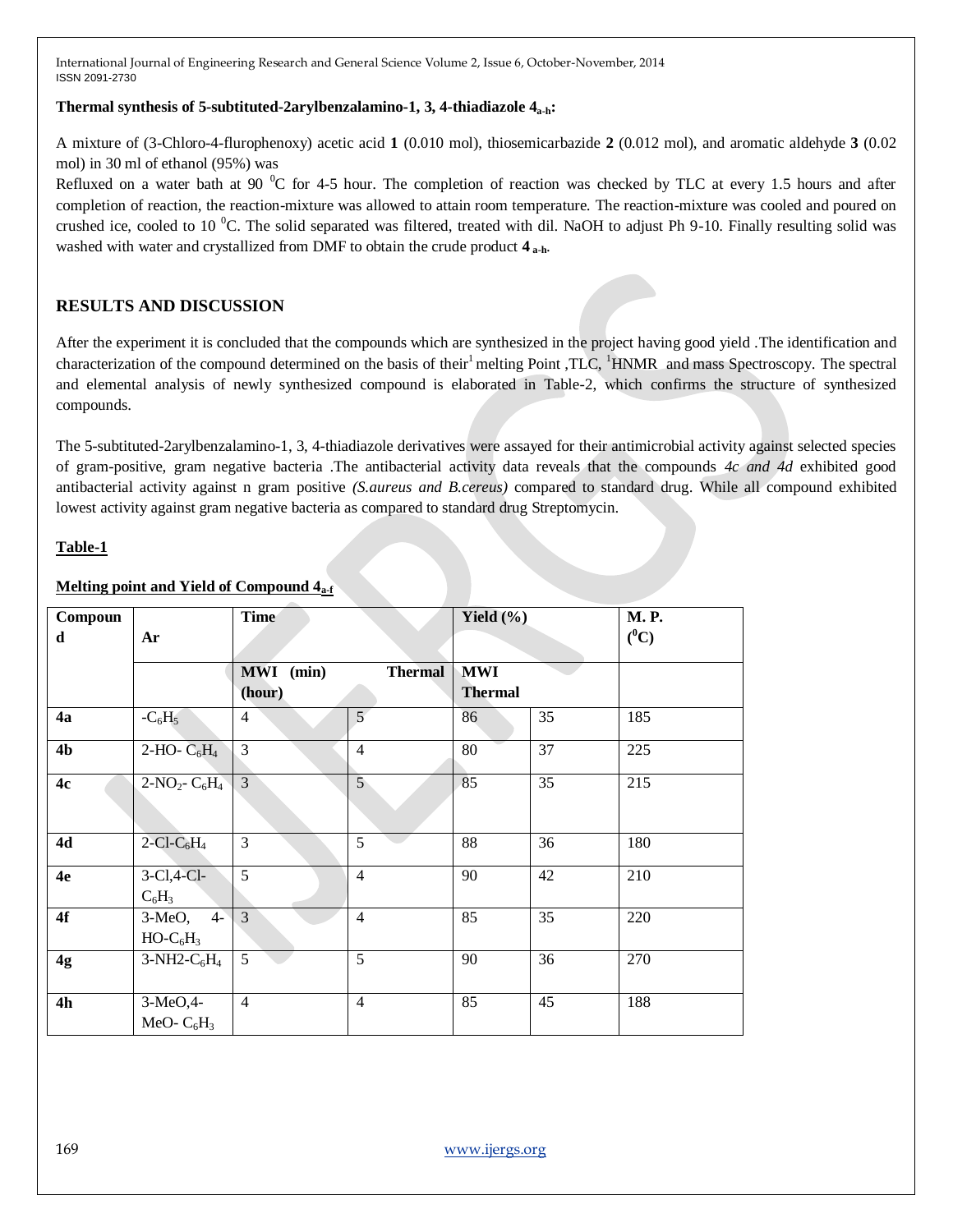# **Table-2**

# **Physical and <sup>1</sup>HNMR Spectra data of Compound 4a-h**

| Compd          | Mol.Formulla             | 1 H-NMR<br>$(CDCl3, \delta, ppm)$                                                                                                                  | <b>Elemental Analysis</b><br><b>Found (Calculated)</b>         | <b>MS</b><br>(EI,<br>$m/z$ (M <sup>+</sup> ) |
|----------------|--------------------------|----------------------------------------------------------------------------------------------------------------------------------------------------|----------------------------------------------------------------|----------------------------------------------|
| 4a             | $C_{16}H_{11}CIFN_3OS$   | $7.3 - 7.5(m, 5H,$<br>$ArH$ ), $8.1$ (s, $1H$ , $=CH$ ), $5.20$ (s,<br>2H,-CH <sub>2</sub> ), 6.84-<br>7.18(m.3H,ArH)                              | C, $55.25(54.95)$ ; H,<br>$3.19(3.24)$ ; N,<br>12.08(12.12)    | 347                                          |
| 4 <sub>b</sub> | $C_{16}H_{11}CIFN_3O_2S$ | $6.8 - 7.5(m, 4H,$<br>ArH), 8.1(s, 1H, = CH), 5.20(s,<br>2H, -CH <sub>2</sub> ), 6.86-<br>7.18(m.3H,ArH),5.0(s,1H,-<br>OH).                        | C, 52.82(52.85); H,<br>3.05(3.10); N,<br>11.55(11.60)          | 363.                                         |
| 4c             | $C_{16}H_{10}CIFN_4O_3S$ | $7.6 - 8.2(m, 4H,$<br>ArH $), 8.1$ (s, 1H, = CH $), 5.20$ (s,<br>2H, -CH <sub>2</sub> ), 6.89-<br>7.16(m.3H,ArH).                                  | C, $48.92(48.95)$ ; H,<br>$2.57(2.60)$ ; N,<br>14.26(14.20)    | 392                                          |
| 4d             | $C_{16}H_{10}Cl_2FN_3OS$ | $7.2 - 7.6(m, 4H,$<br>ArH $), 8.1$ (s, 1H, = CH $), 5.20$ (s,<br>2H, -CH <sub>2</sub> ), 6.89-<br>7.16(m.3H,ArH).                                  | C, 50.28(50.25); H,<br>2.64(2.50); N,<br>10.99(10.85)          | 380                                          |
| 4e             | $C_{16}H_9Cl_3FN_3OS$    | $7.2 - 7.6$ (m, 4H,<br>ArH $)$ , $8.1$ (s, $1H$ , $=CH$ ), $5.20$ (s,<br>2H, -CH <sub>2</sub> ), 6.89-<br>7.16(m.3H,ArH).                          | C, 46.12(45.95); H,<br>$2.18(2.10)$ ; N,<br>10.08(10.15)       | 414                                          |
| 4f             | $C_{17}H_{13}CIFN_3O_3S$ | $6.7 - 7.2(m, 3H,$<br>ArH), 8.1(s, 1H, = CH), 5.20(s,<br>2H, -CH <sub>2</sub> ), 6.88-<br>7.16(m.3H,ArH),3.73(s,3H,-<br>$OCH_3$ ), 5.0(s, 1H, -OH) | C, $51.85(52.10)$ ; H,<br>3.33(3.45); N,<br>10.67(10.58)       | 393                                          |
| 4g             | $C_{16}H_{12}CIFN_4OS$   | $6.5 - 7.1(m, 4H,$<br>ArH), $8.1$ (s, $1H$ , $=CH$ ), $5.20$ (s,<br>2H, -CH <sub>2</sub> ), 6.84-<br>7.18(m.3H,ArH),5.0(s,1H,-<br>NH <sub>2</sub>  | C, 52.97(52.86); H,<br>$3.33(3.26)$ ; N,<br>15.44(15.30)       | 362                                          |
| 4h             | $C_{18}H_{15}CIFN_3O_3S$ | $6.7 - 7.0(m,$<br>3H,<br>ArH), 8.1(s, 1H, = CH), 5.20(s,<br>2H,<br>$-CH2$ ), 6.84-<br>7.18(m.3H,ArH),3.73(s,6H,-<br>$OCH3$ ),                      | C, $53.01(52.96)$ ;<br>H,<br>3.71(3.80);<br>N,<br>10.30(10.28) | 407                                          |

#### **ANTIMICROBIAL ACTIVITY**

170 [www.ijergs.org](http://www.ijergs.org/) The compound were screened for their antibacterial activity against the gram positive bacteria (*Bacillus cereus* and *Staphylococcus aureus*) and gram negative bacteria(*Eschertia coli* and P*seudomonas aeguginosa*) by measuring inhibition of zone in mm. Streptomycin (50μg/ml) was used as a standard drug for antibacterial activity.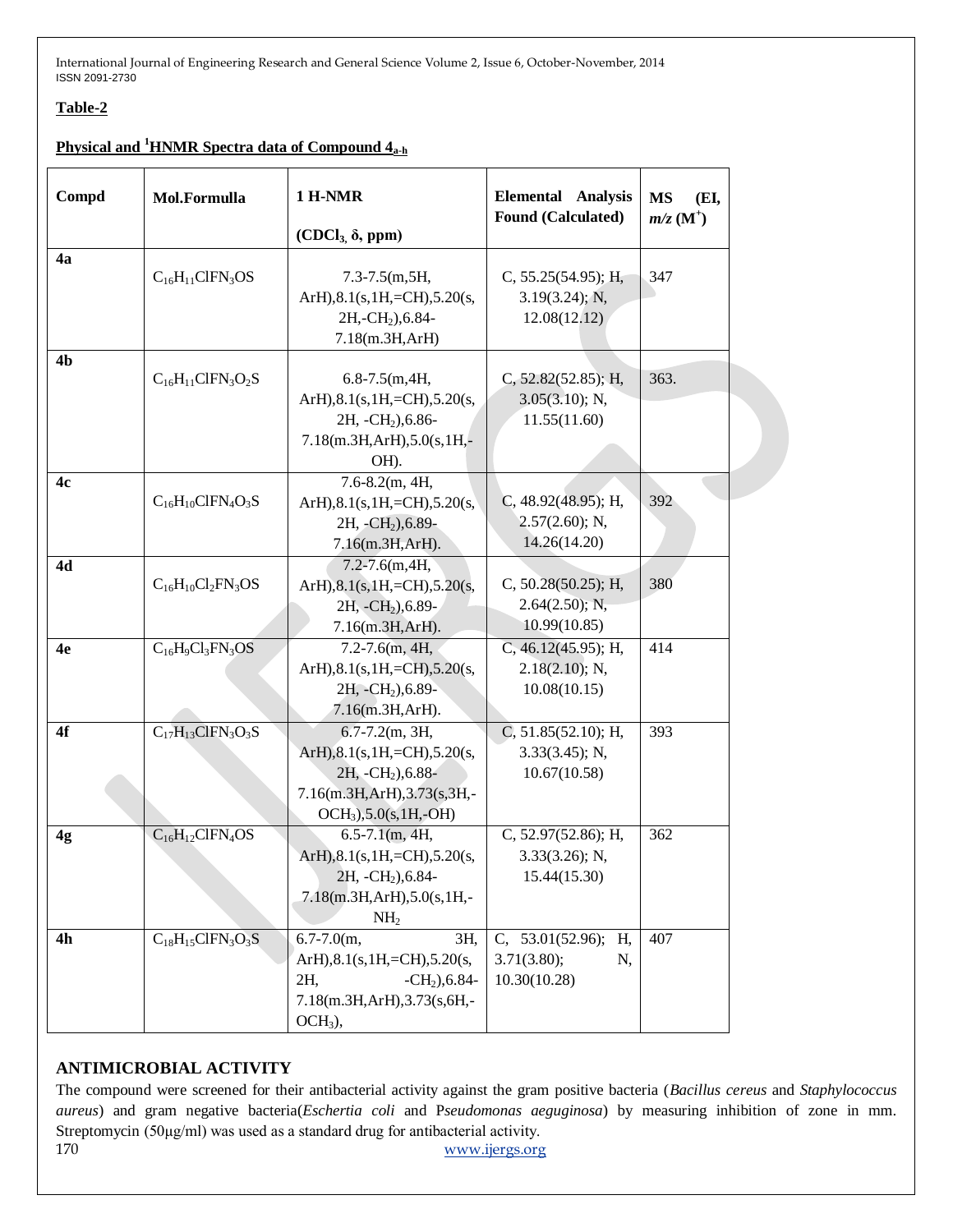All the compound exhibited significant to moderate activity against gram positive and gram negative bacteria as compared to standard drug Streptomycin. The Compounds 4c and 4d has exhibited higher activity against gram positive (*S.aureus* and *B.cereus*) .The higher antibacterial activity of 4c and 4d due to the presence of electron withdrawing group(Chloro and Nitro) at its ortho position .The compounds 4a and 4e has exhibited moderate activity against gram positive (*S.aureus* and *B.cereus).*While all compound exhibited lowest activity against gram negative bacteria as compared to standard drug Streptomycin. **Table-3** 

| Compound       | Antibacterial data in MIC (µg.ml) |                 |               |              |  |  |
|----------------|-----------------------------------|-----------------|---------------|--------------|--|--|
|                | Gram + Bacteria                   |                 | Gram-Bacteria |              |  |  |
|                | <i>S.aureus</i>                   | <b>B.cereus</b> | E.coli        | P.aeruginosa |  |  |
| 4a             | 8                                 |                 | 5             |              |  |  |
| 4 <sub>b</sub> | 7                                 | n               |               | n            |  |  |
| 4c             | 9                                 | 8               | 7             |              |  |  |
| 4d             | 9                                 | 8               | 6             |              |  |  |
| 4e             | 8                                 |                 | 7             | n            |  |  |
| 4f             | 7                                 | n               |               |              |  |  |
| 4g             | 7                                 | n               |               | <sup>0</sup> |  |  |
| 4h             | 7                                 | n               | 7             |              |  |  |
| Streptomycin   | 10                                | 9               | 10            | 12           |  |  |

#### **Antibacterial data of 5-subtituted-2arylbenzalamino-1, 3,4-thiadiazole derivatives**

# **CONCLUSION**

In the recent year microwave assisted organic reaction has emerged as new tool in organic synthesis and this is considered as an important approach toward green chemistry. This growth of green chemistry holds significant potential for a reduction of the by product & waste production and a lowering of the energy costs. So as part of our research programme for development of ecofriendly synthetic protocol for biologically active compounds as well as in pursuing of our work on new solvent-free cyclisation process we developed a, novel, solvent free, microwave assisted synthesis of hitherto unknown 5-subtituted-2aryl benzalamino-1, 3,4 thiadiazole derivative which possess antimicrobial activities like antibacterial, antiviral and antifungal activities etc. The entire compound exhibited significant to moderate activity against gram positive and gram negative bacteria as compared to standard drug Streptomycin. The Compounds 4c and 4d has exhibited higher activity against gram positive (*S.aureus* and *B.cereus*) .

The compounds 4a and 4e has exhibited moderate activity against gram positive (*S.aureus* and *B.cereus).*While all compound exhibited lowest activity against gram negative bacteria as compared to standard drug Streptomycin. The possible improvements in the activity can be further achieved by slight modifications in the substituents on the basic thiadiazole nucleus. Although several method are available for synthesis of thiadiazole but all these method have some disadvantage like long reaction period, low yield and use of toxic organic solvents which pollute our environment.

# **ACKNOWLEDGEMENT**

The authors would like to express their gratitude and thanks to Department of Chemistry, DIT, and School of Engineering (Part of AMITY Education Group) Greater Noida for necessary facilities to carry out this research work and RSIC, CDRI Lucknow for spectral analysis.

#### **REFERENCES:**

1.Varma RS, Aqueous N-heterocyclization of primary amines and hydrazines with dihalides: microwave-assisted syntheses of *N*azacycloalkanes, isoindole, pyrazole, pyrazolidine, and phthalazine derivatives, Journal of Organic Chemistry, vol.71(1),135–141, (2006).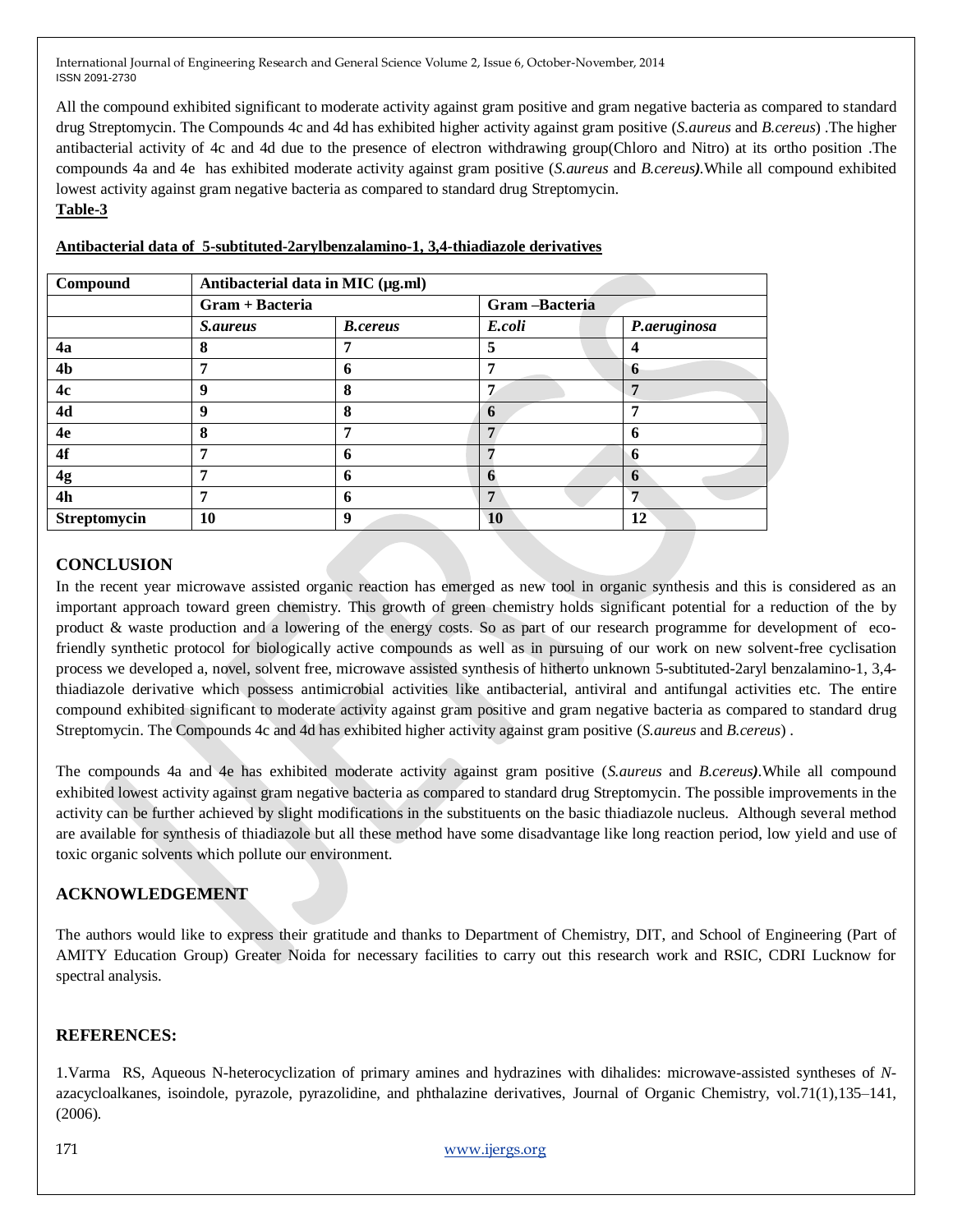2. Kumar YD, and Varma RS, Revisiting nucleophilic substitution reactions: microwave-assisted synthesis of azides, thiocyanates, and sulfones in an aqueous medium, Journal of Organic Chemistry, vol. 71(17), 6697–6700, (2006).

3. Valverde MG and Torroba T,Special issue: sulphur nitrogen heterocycles, Molecules, 10( 2), 318–320, (2008).

4. Shipman C ,Smith SH, Drach JC, and Klayman DL,Thiosemicarbazones of 2-acetylpyridine, 2-acetylquinoline,1 acetylisoquinoline, and related compounds as inhibitors of herpes simplex virus in vitro and in a cutaneous herpes guinea pig model, Antiviral Research, 6( 4), 197–222, (1986).

5. Quiroga AG, Perez JM, Lopez-Solera I, et al.,Novel tetra nuclear orthometalated complexes of Pd(II) and Pt(II) derived from *p*isopropylbenzaldehyde thiosemicarbazone with cytotoxic activity in *cis*-DDP resistant tumour cell lines. Interaction of these complexes with DNA, Journal of Medicinal Chemistry, 4199), 1399–1408, (1998).

6. Cleric F, Pocar D, synthesis of 2-amino-5-sulfanyl-1, 3, 4-thiadiazole derivatives and evaluation of their antidepressant and anxiolytic activity, J.Med.Chem, 44, 931-936 (2001).

7. Rajesh S, Jitendra S, and Subash Chandra C, 2-amino-5-sulfanyl-1, 3, 4-thiadiazole: a new series of selective cyclooxygenase-2 inhibitors, Acta Pharma, 58, 317-326 (2008).

8. Smith N, Garg SP, Pramilla S, synthesis of some pyrazoles, pyrazolones, and oxadiazoles bearing 2-arylamino-5-mercapto-1,3,4 thiadiazole nuclei as possible antimicrobial agents, Indian journal of heterocyclic chemistry, 12, 09-12 (2002).

9. Jitendra Kumar G, Rakesh Kumar Y,Rupesh D, Pramod Kumar S, Recent advancements in the synthesis and pharmacological evaluation of substituted 1,3,4-thaidiazole derivatives, international journal of pharma tech research, 2(2), 1493-1507, (2010).

10. Oruc E, Rollas S, Kandemirli F, Shvets N and Dimoglo A, 1,3,4-thiadiazole derivatives- synthesis, structure elucidation and structure antituberculosis activity relationship investigation. Journal of Medical Chemistry, 47, 6760-6767(2004).

11. Hadizadeh F and R Vosoogh. Synthesis of a-[5-(5-Amino-1, 3, 4-thiadiazol-2-yl)-2 imidazolylthio]-acetic acids. Journal of Heterocyclic Chemistry, 45: 1-3(2008).

12. Lu S M and R Y Chen, Facial and efficient synthesis aminophosphate derivatives of 1, 3, 4-oxadiazole and 1, 3, 4- thiadizaole, Organic Preparations and Procedures International, 32(3), 302-306,(2000).

13. Katritzky A, Rees CW and Potts KT (eds.), Comprehensive Heterocyclic Chemistry. Oxford-VCH, 6(1982).

14. Ahmed M, Jahan J and Banco S, A simple spectrophotometric Methods for the determination of copper in Industrial, Environmental, Biological and Soil, samples using 2, 5-dimercapto 1, 3, 4-thiadiazole, J anal Sci,18,805-810,( 2002).

15. Terzioglu N and Gursoy A, Synthesis and anticancer evaluation of some new hydrazone derivatives of 2,6-dimethylimidazo[2,1 b][1,3,4]thiadiazole-5-carbohydrazide,Eur. J. Med. Chem. 38, 781-86, (2003).

16. Holla, B.S.; Poorjary, K.N.; Rao, B.S.; Shivananda, M.K. New bis-minomercaptotriazoles and bis-triazolothiadiazoles as possible anticancer agents, Eur. Journal of Medicinal Chemistry, 37, 511–517,( 2002).

17. Gadad AK, Noolvi MN and Karpoormath RV, Synthesis and anti-tubercular activity of a series of 2-sulfonamide/trifluoromethyl-6-substituted imidazo [2, 1-b] [1, 3, 4] thiadiazole derivatives, Bioorg. Med Chem, 12,5651-59,( (2004)).